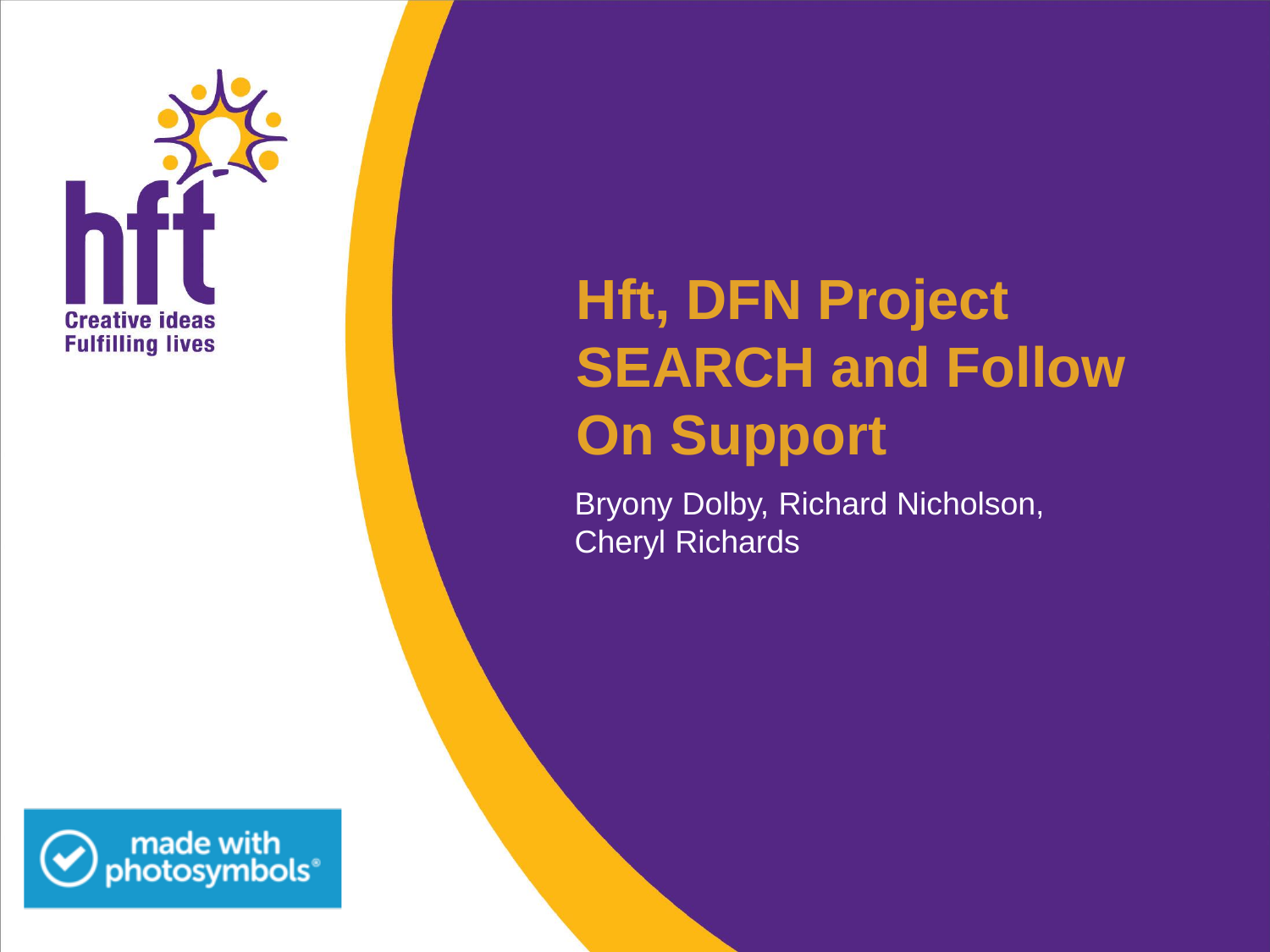

- Working with DFN Project SEARCH since 2013
- Currently working with 10 programmes
- 84 interns enrolled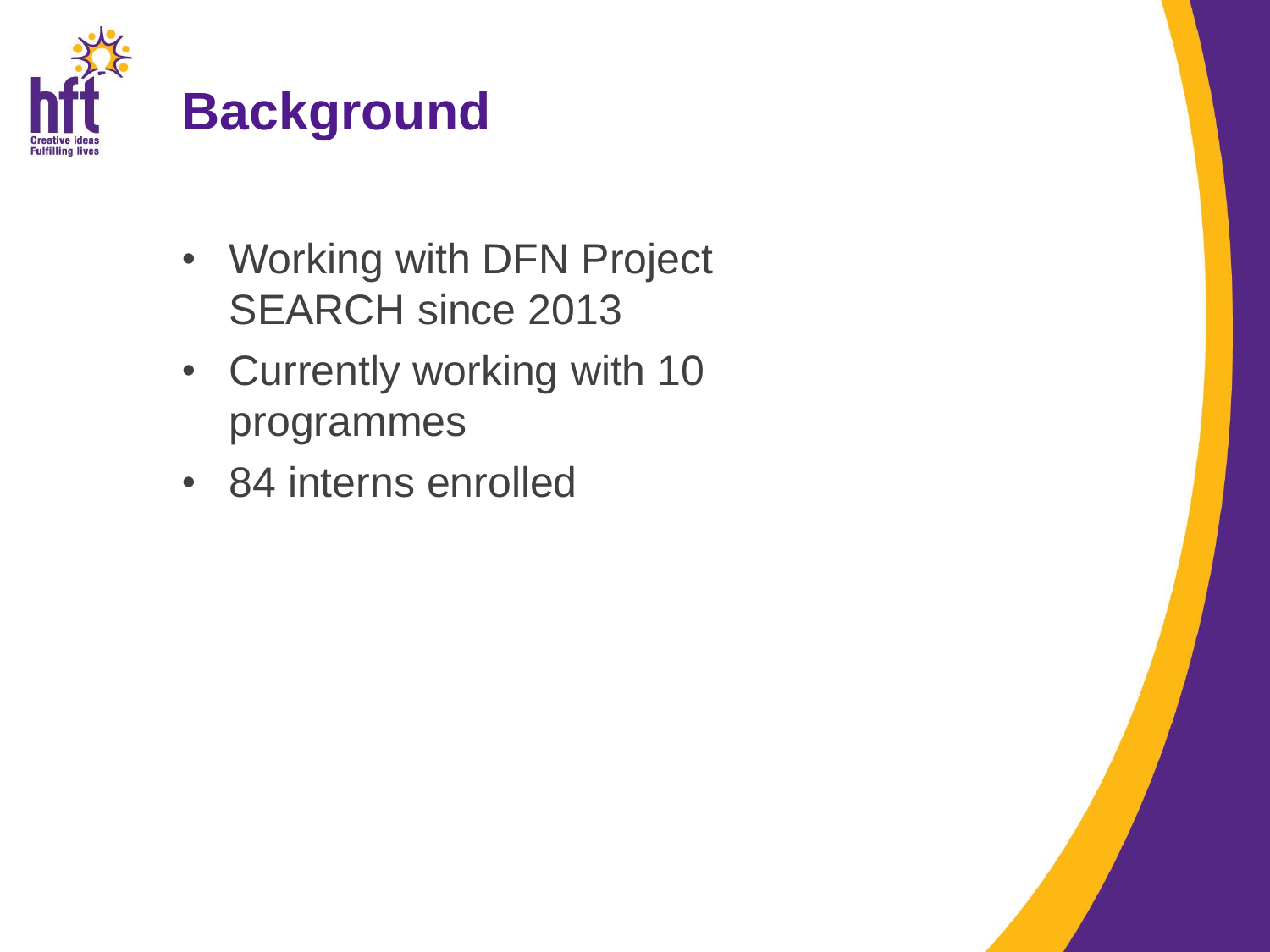

### **Hft's role: programme year**



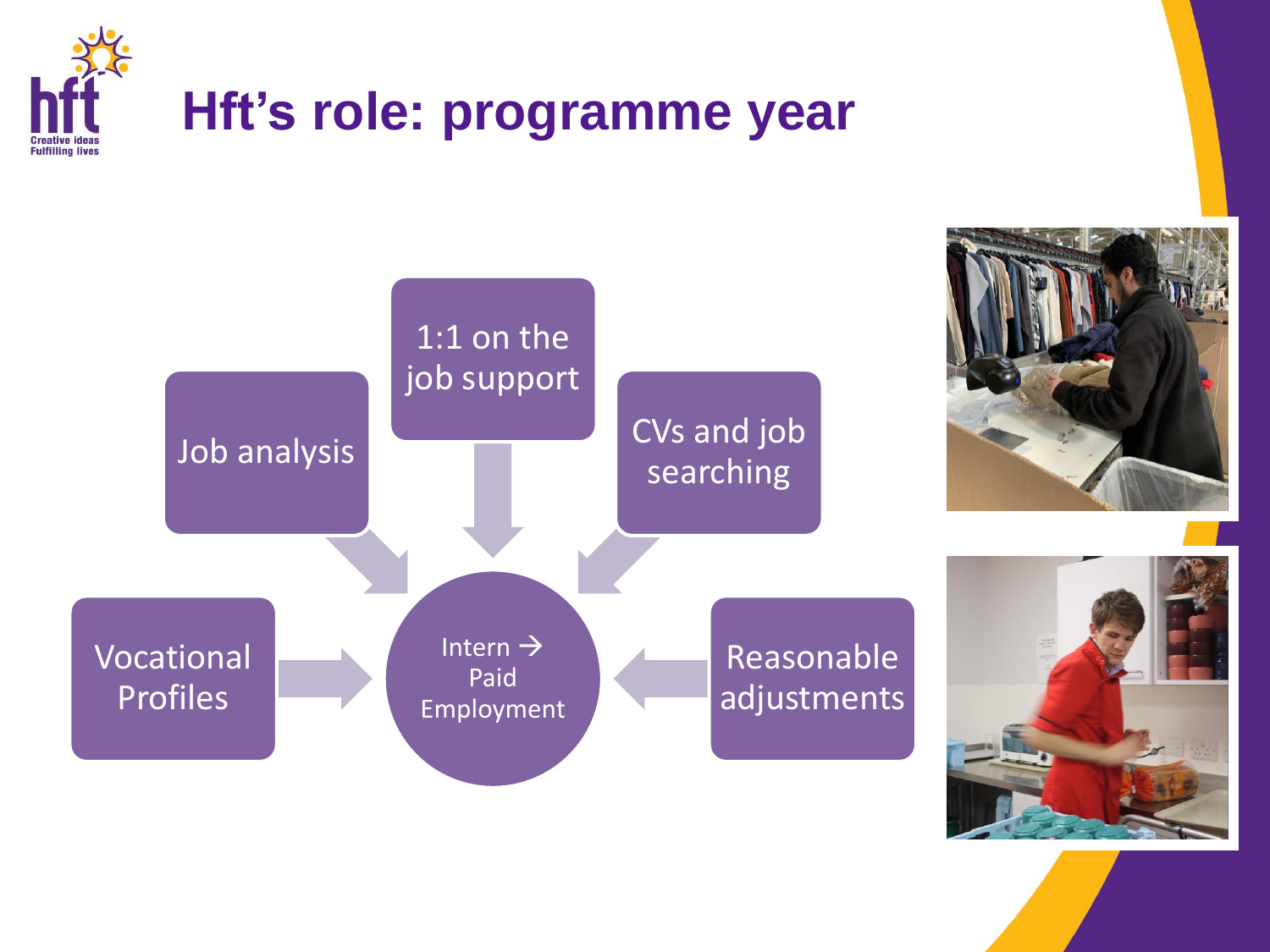

### **Hft's Role: Follow On support**

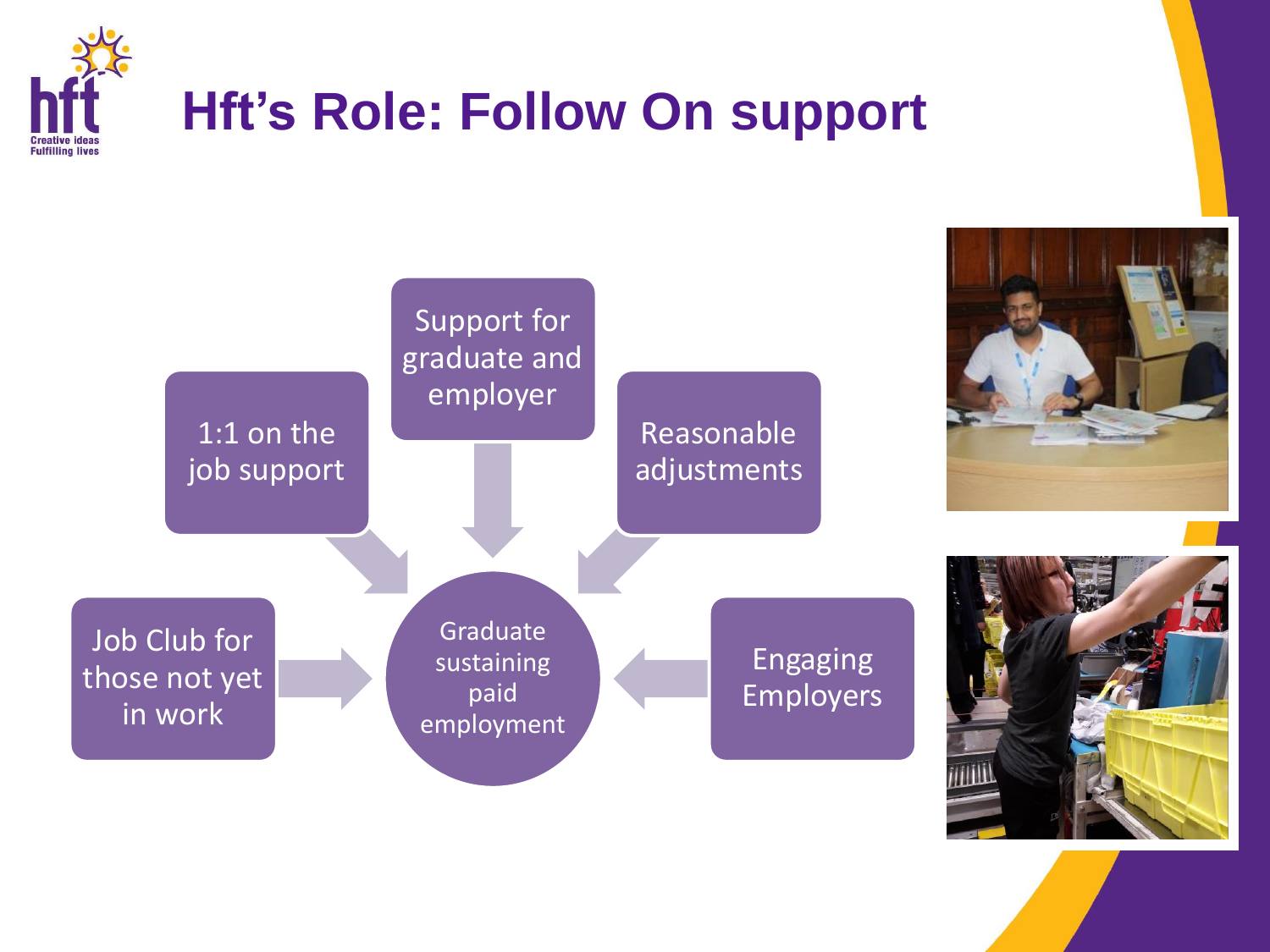

Additional

Benefits

# **Job Club**

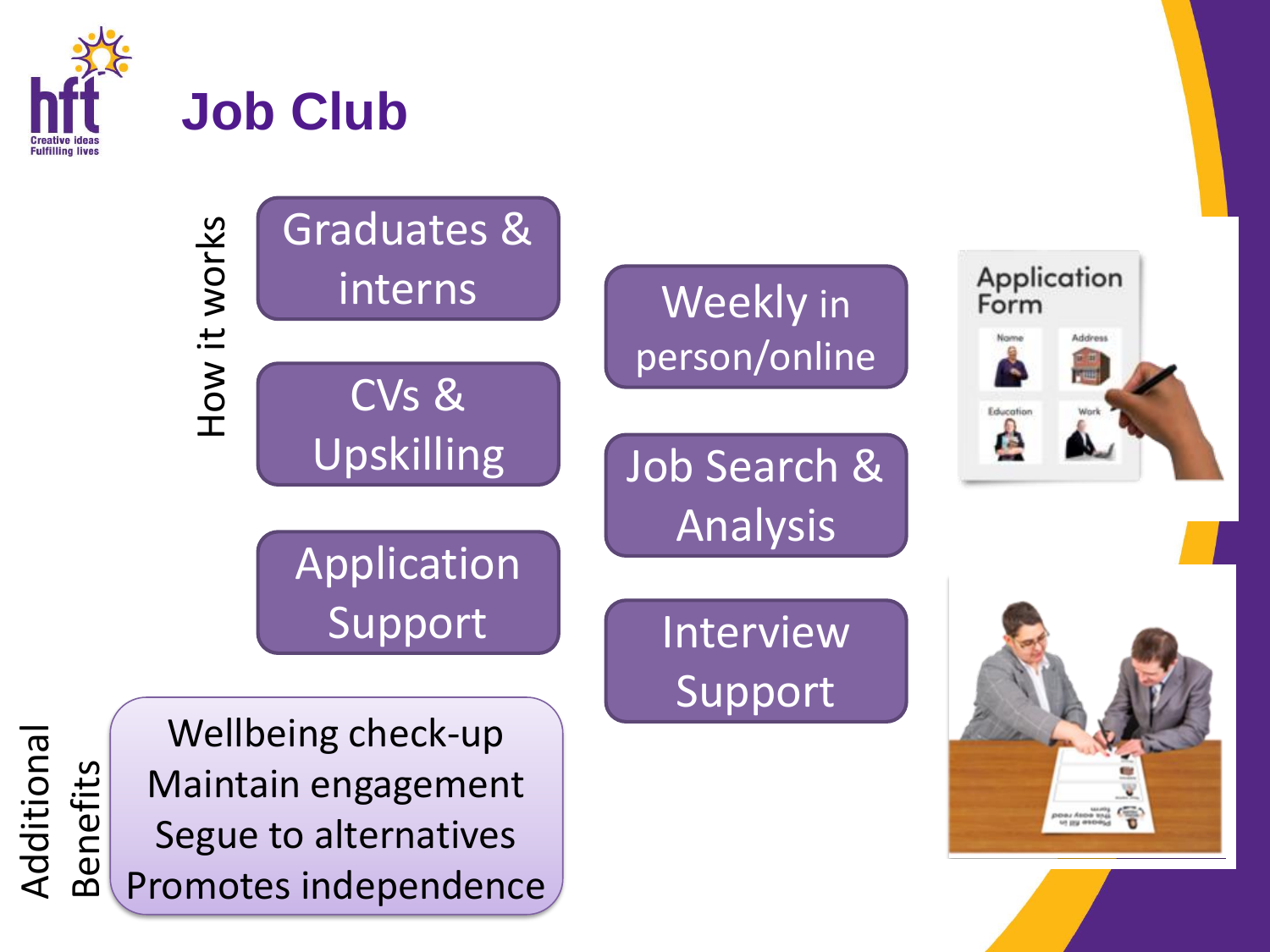

### **1:1 on the job support**



- Support with Workplace induction policies, procedures and training
- Workplace orientation
- Health and Safety RA's
- Task Analysis & On the job training
- Supporting the person to be fully immersed in the workplace – building relationships / social activities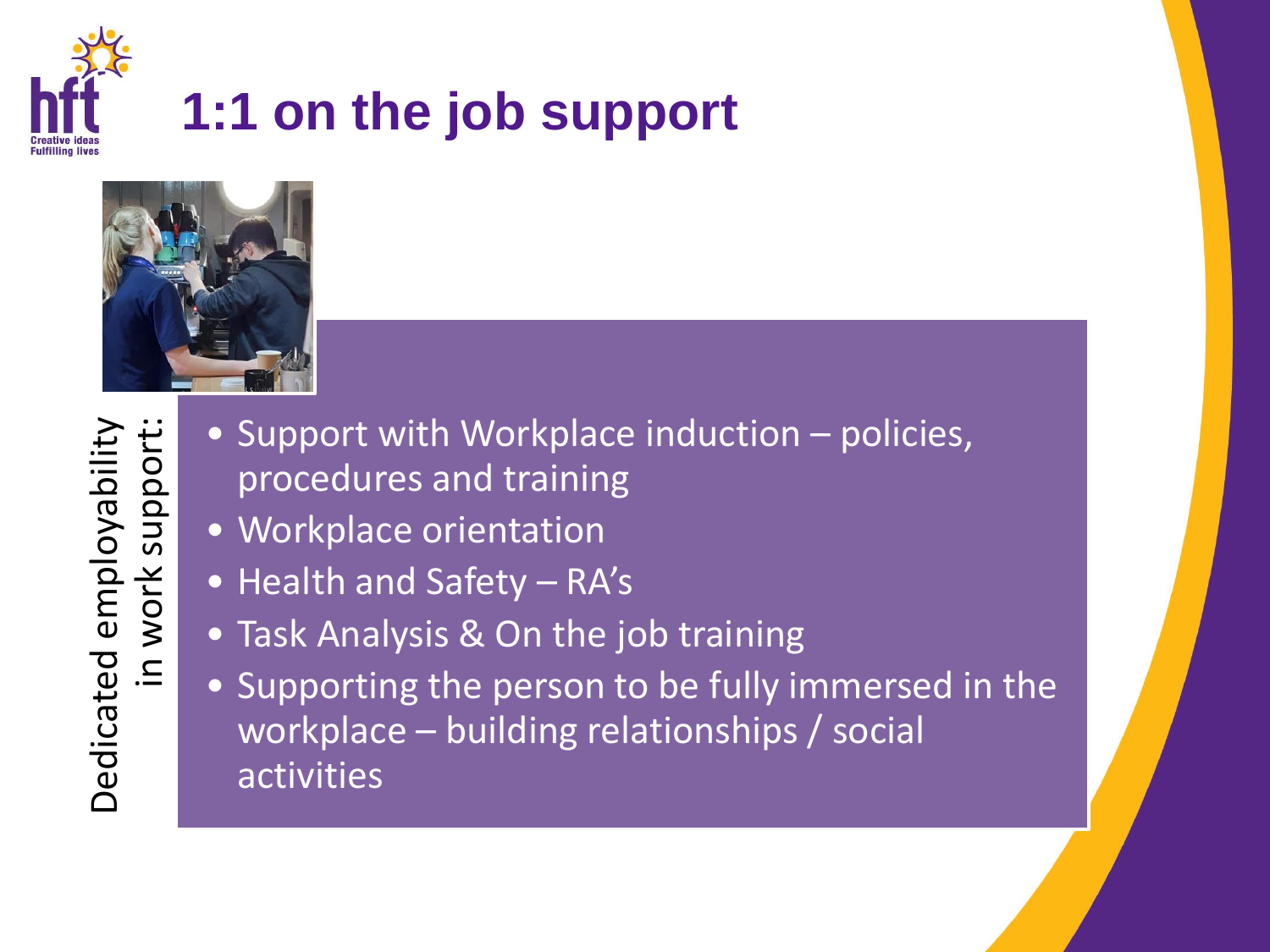

# **Ongoing Employability Coach Support**



- Support with any further mandatory /annual training
- Career development upskilling
- Support with appraisals / 1-1's
- Trouble shooting
- Building soft skills
- Workplace changes

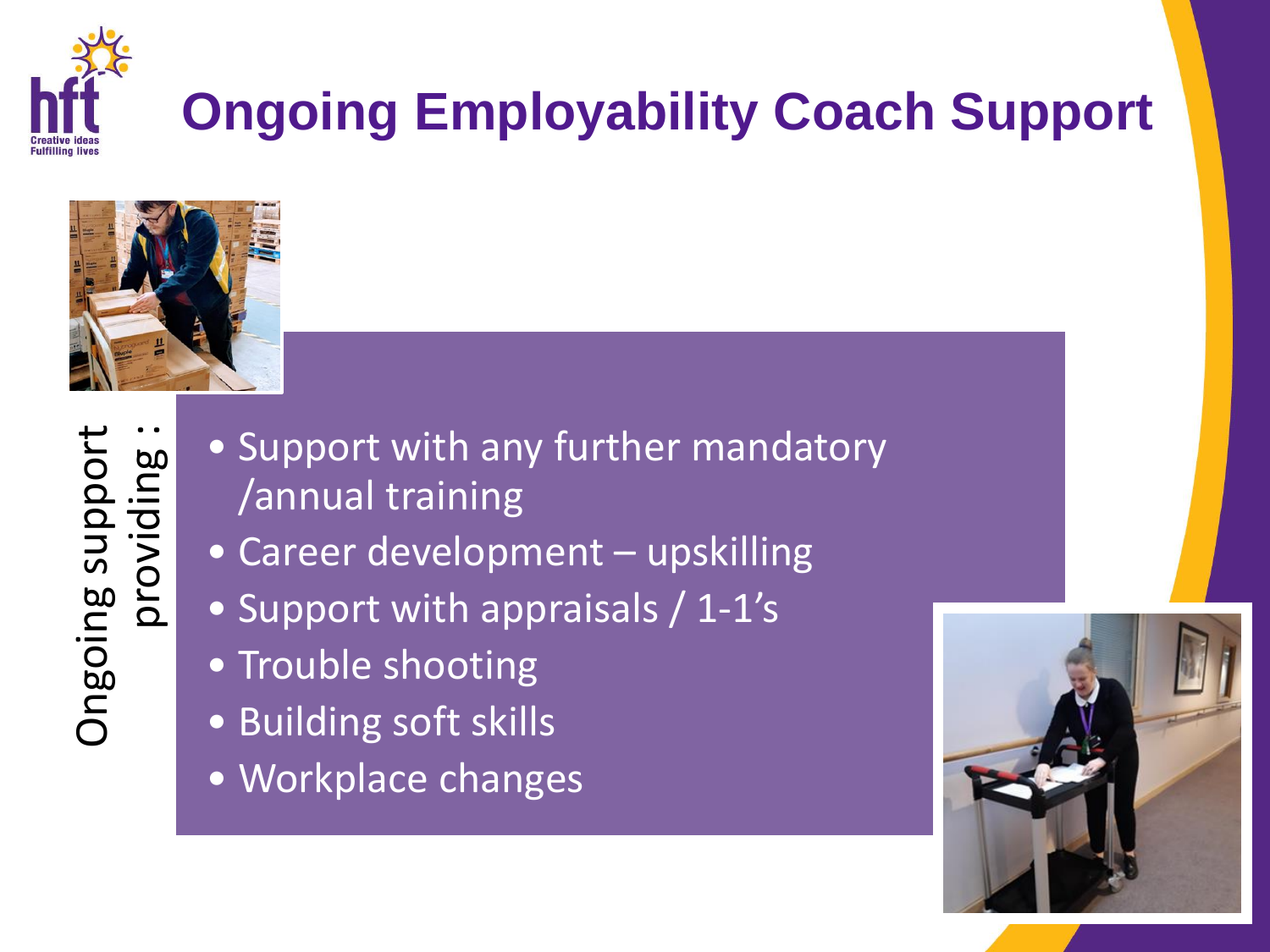

### **Support for the Employer**



- Giving advice and guidance around supporting the person
- Workforce training and development around disability / Autism awareness
- Advice and assistance with Access to Work applications
- Ensuring the employee is meeting company deadlines and standards
- Advice on adaptations & reasonable adjustments
- Regular and reliable contact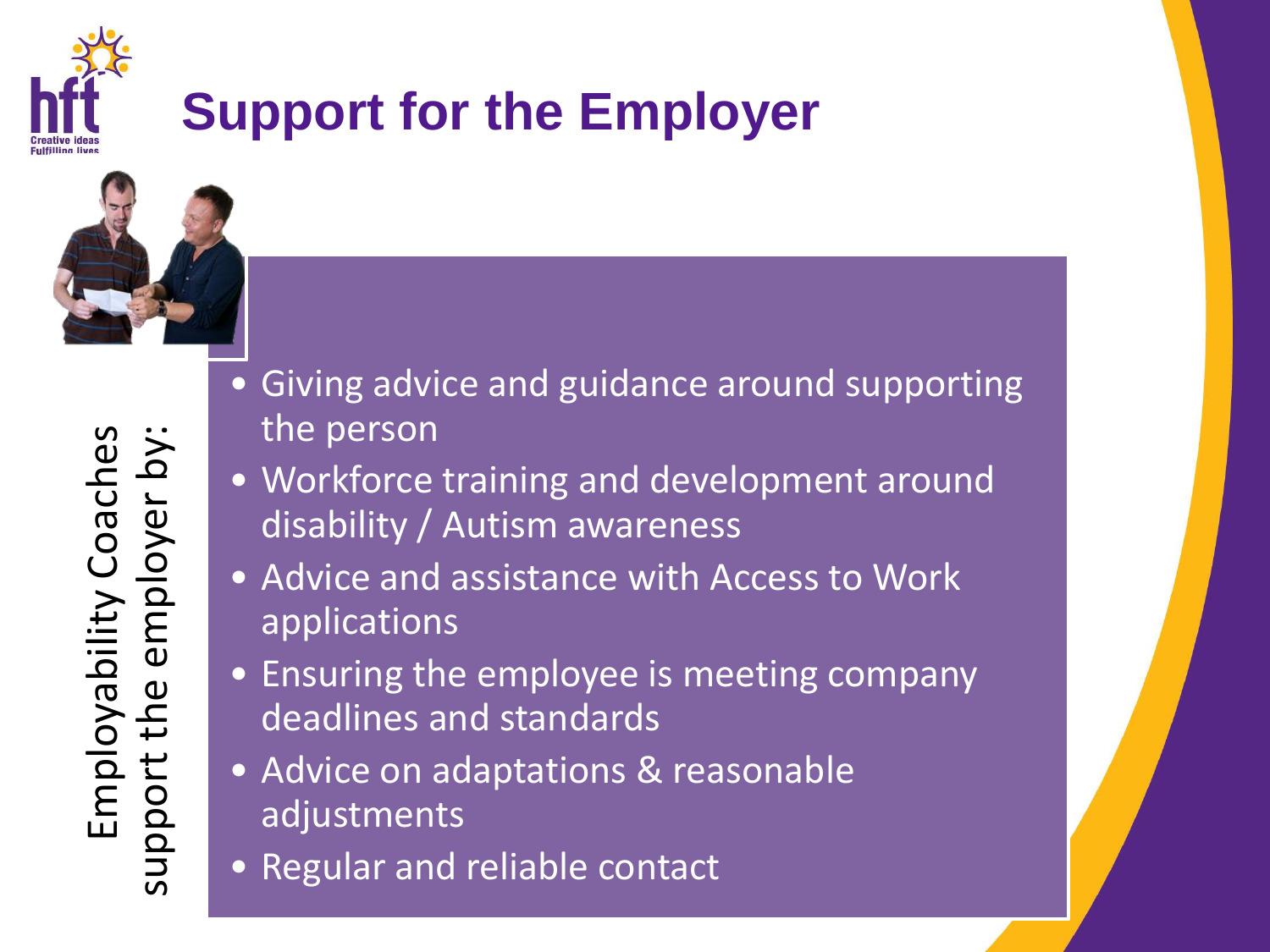

A 'reasonable adjustment' is a change that must be made to remove or reduce a disadvantage related to someone's disability when either applying for a job or when doing their job

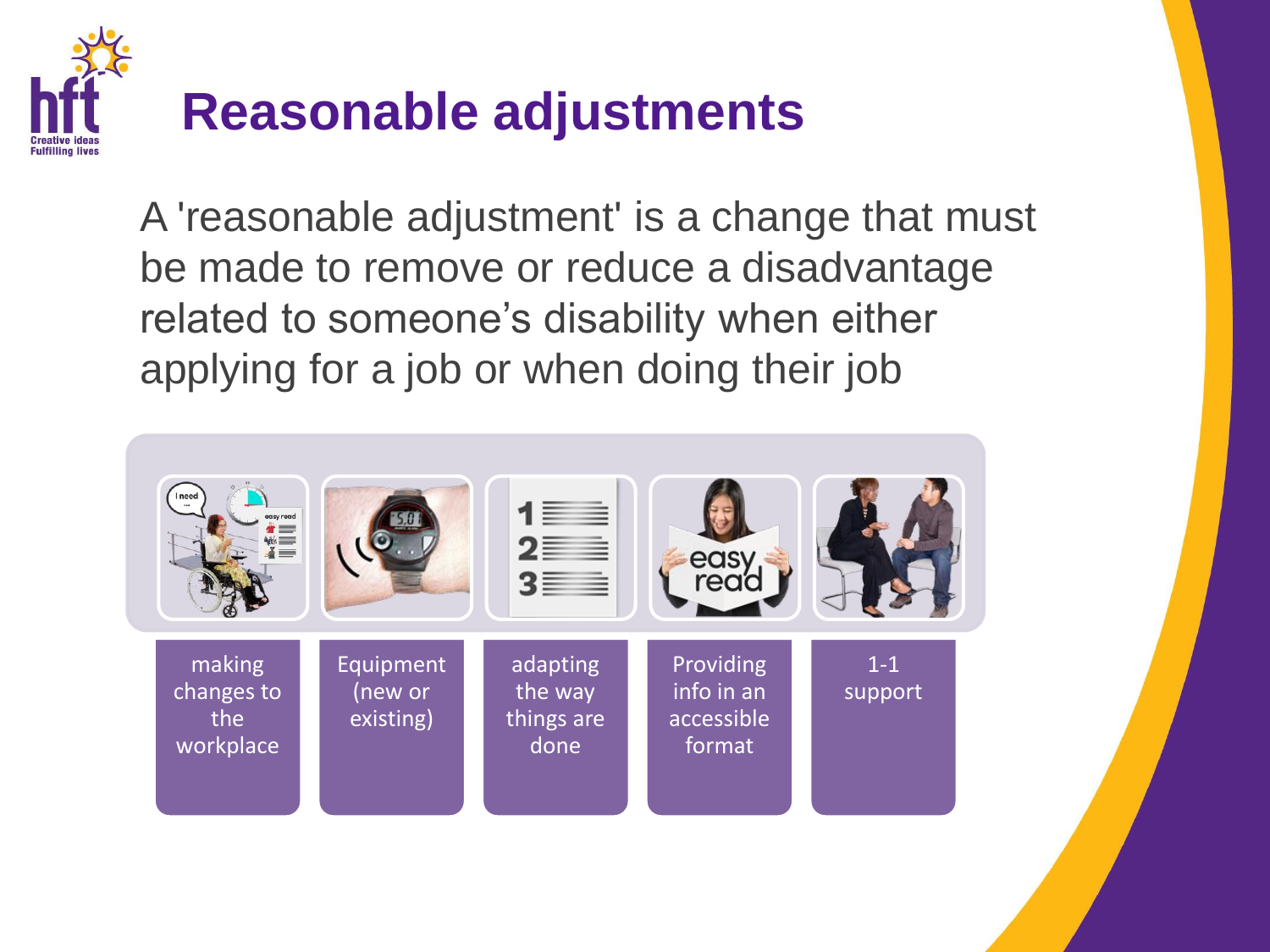

#### **Engaging Employers**

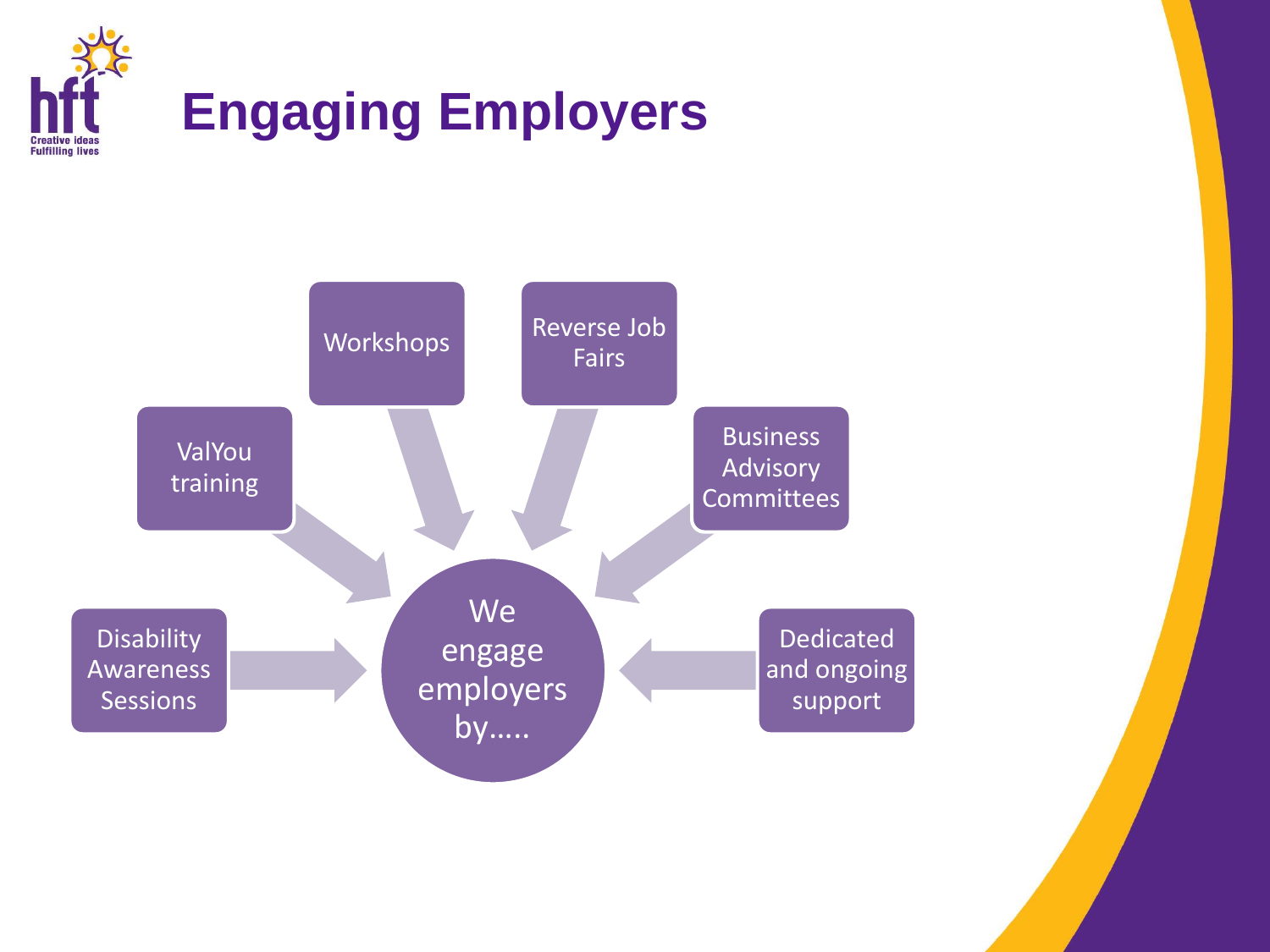

- Skills acquisition, work experience
- Job searching/interview skills
- Qualifications if relevant, i.e. Food Hygiene
- Financial
- Home circumstances
- Access to opportunities
- Shift in culture within businesses
- Raising aspirations and confidence
- Accessing other employment benefits, i.e. pensions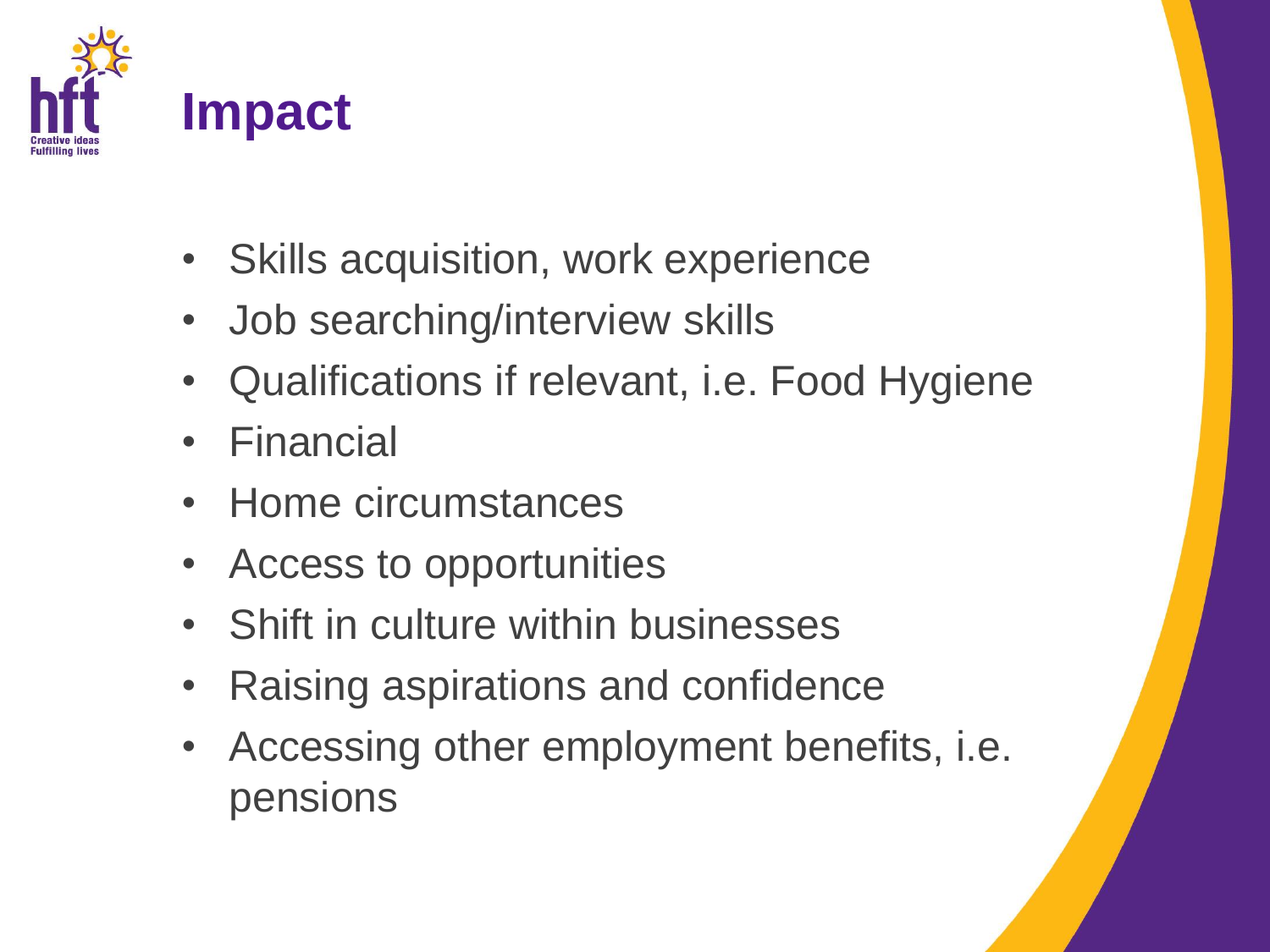

#### **Employment Outcomes Hft programmes since 2013**

149 graduates

109 employed

73%



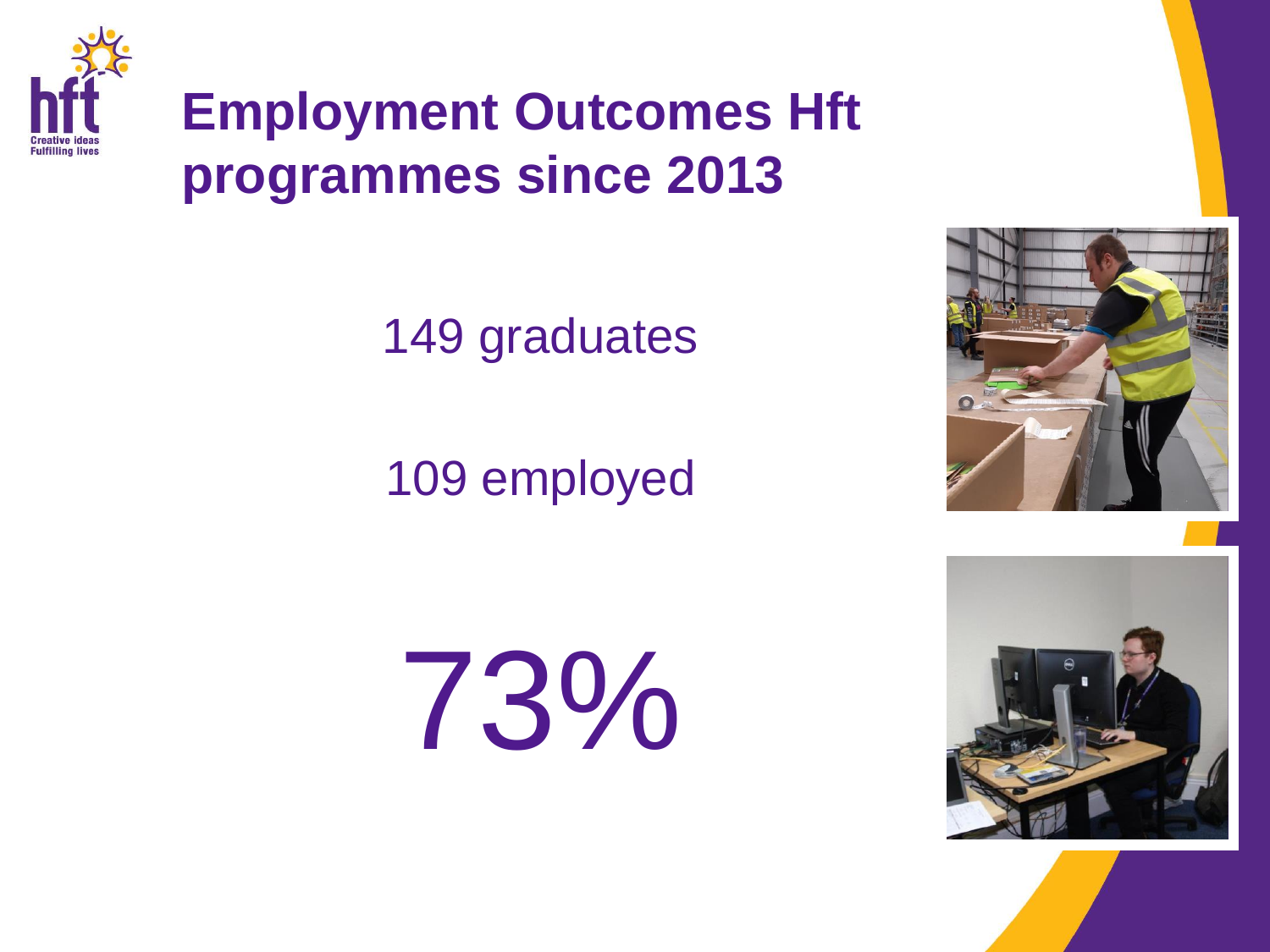

Programme support is funded via Education funding and Access to **Work** 

On the job support in employment is funded via Access to Work

Post programme job searching is not routinely funded